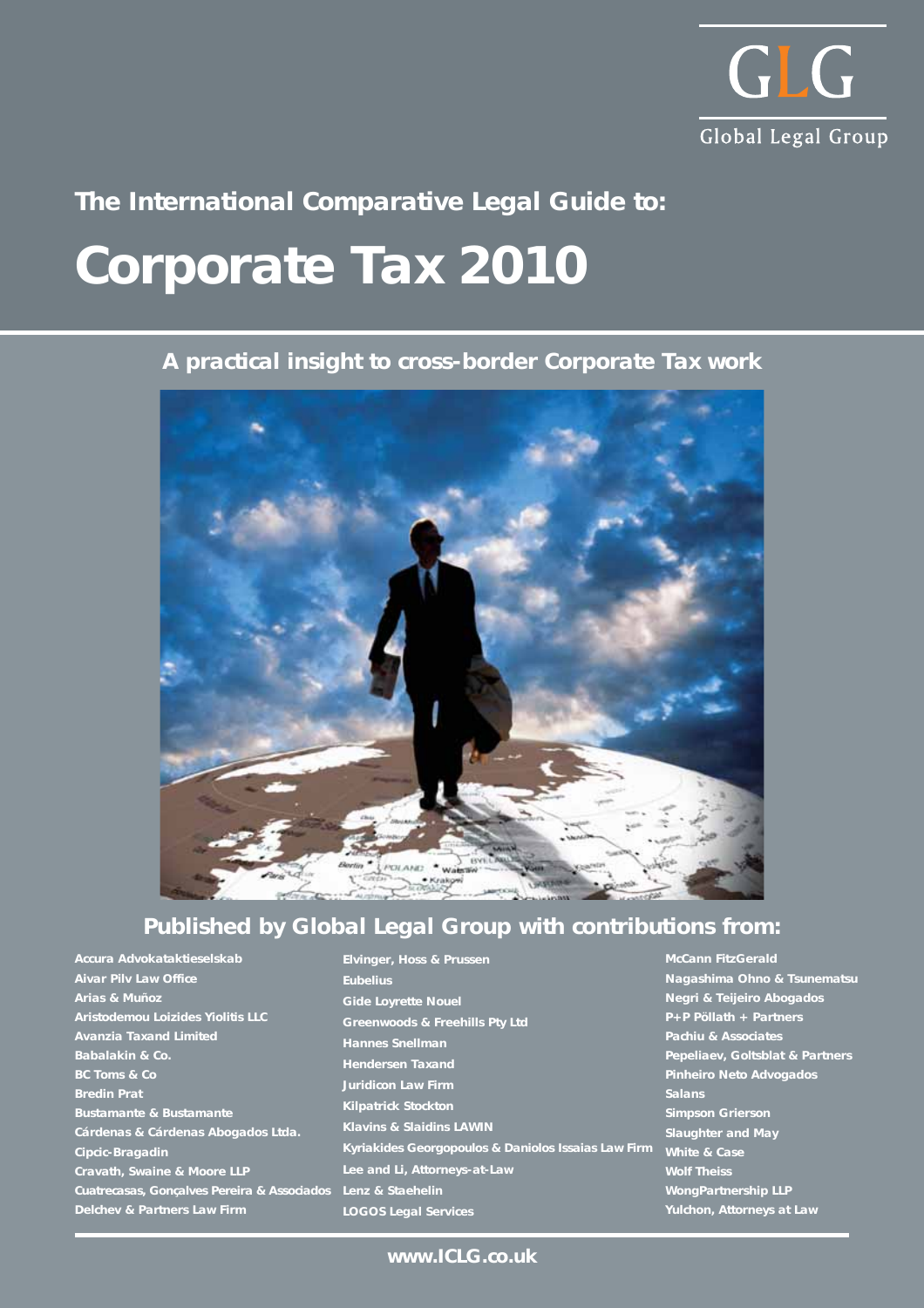# **Bulgaria**

# **Delchev & Partners Law Firm**

#### **1 General: Treaties**

**1.1 How many income tax treaties are currently in force in Bulgaria?**

Bulgaria has 66 double tax treaties in force.

**1.2 Do they generally follow the OECD or another model?**

The double tax treaties follow the OECD model except for the treaty with the USA which follows the US model.

**1.3 Do treaties have to be incorporated into domestic law before they take effect?**

The treaties have to be ratified and their texts published in the official press in order for them to become a part of the Bulgarian legislation.

**1.4 Do they generally incorporate anti-treaty shopping rules (or "limitation of benefits" articles)?**

The double tax treaties to which Bulgaria is a party, with the exception of the treaty with the USA, do not usually contain antitreaty shopping rules.

Bulgarian revenue authorities, however, may apply domestic antiavoidance rules.

**1.5 Are treaties overridden by any rules of domestic law (whether existing when the treaty takes effect or introduced subsequently)?**

Treaties override any rules of domestic law.

#### **2 Transaction Taxes**

**2.1 Are there any documentary taxes in Bulgaria?**

No, there are not.

**2.2 Do you have Value Added Tax (or a similar tax)? If so, at what rate or rates?**

Bulgaria has introduced value added taxation. The general VAT rate is 20%. A reduced rate of 7% is applicable to accommodation by a **Veselina Petkova** 

**Emil Delchev**

hotel-keeper provided as part of an organised journey.

#### **2.3 Is VAT (or any similar tax) charged on all transactions or are there any relevant exclusions?**

Bulgarian VAT regulations follow EU VAT directives.

Transactions with goods or services having a place of supply in Bulgaria are deemed VAT-able.

Exports from the EU are zero-rated.

The concepts "intercommunity supplies/acquisitions of goods" are also introduced.

There are also VAT-exempt supplies that can generally be grouped into the following categories: (i) hospital and medical care; (ii) the supply linked to welfare and social security work; (iii) supplies linked to education, sports or physical education; (iv) supplies linked to cultural activities; (v) supplies by religious or philosophical institutions linked to religious activities; (vi) supplies having non-commercial nature made by organisations with aims of political, religious or civic nature provided that this exemption is not likely to cause distortion of competition; (vii) certain supplies with land and buildings; (viii) certain financial services supplies; (ix) insurance supplies; (x) gambling; (xi) pubic postal services; and (xii) supplies with goods and/or services for which a VAT credit has not been available.

**2.4 Is it always fully recoverable by all businesses? If not, what are the relevant restrictions?**

VAT shall be fully recoverable if the business performs VAT-able supplies only.

Generally, unless otherwise provided under the Bulgarian VAT Act, for the purposes of VAT recoverability, VAT-able shall be deemed: (i) supplies with a place in Bulgaria; (ii) zero-rated supplies; and (iii) supplies with a place of supply outside Bulgaria, which would have been VAT-able, if they had been performed on the territory of Bulgaria, etc.

Restrictions on VAT recovery are generally applicable when the taxable person uses the purchased goods or services for making exempt supplies, supplies without consideration, supplies not related to person's business, supplies for representative or entertainment purposes as well as on purchase of automobiles.

**2.5 Are there any other transaction taxes?**

#### Real Estate Transfer Taxes

The real estate transactions in Bulgaria are subject to the following

#### **ICLG TO: CORPORATE TAX 2010 WWW.ICLG.CO.UK**



**37**

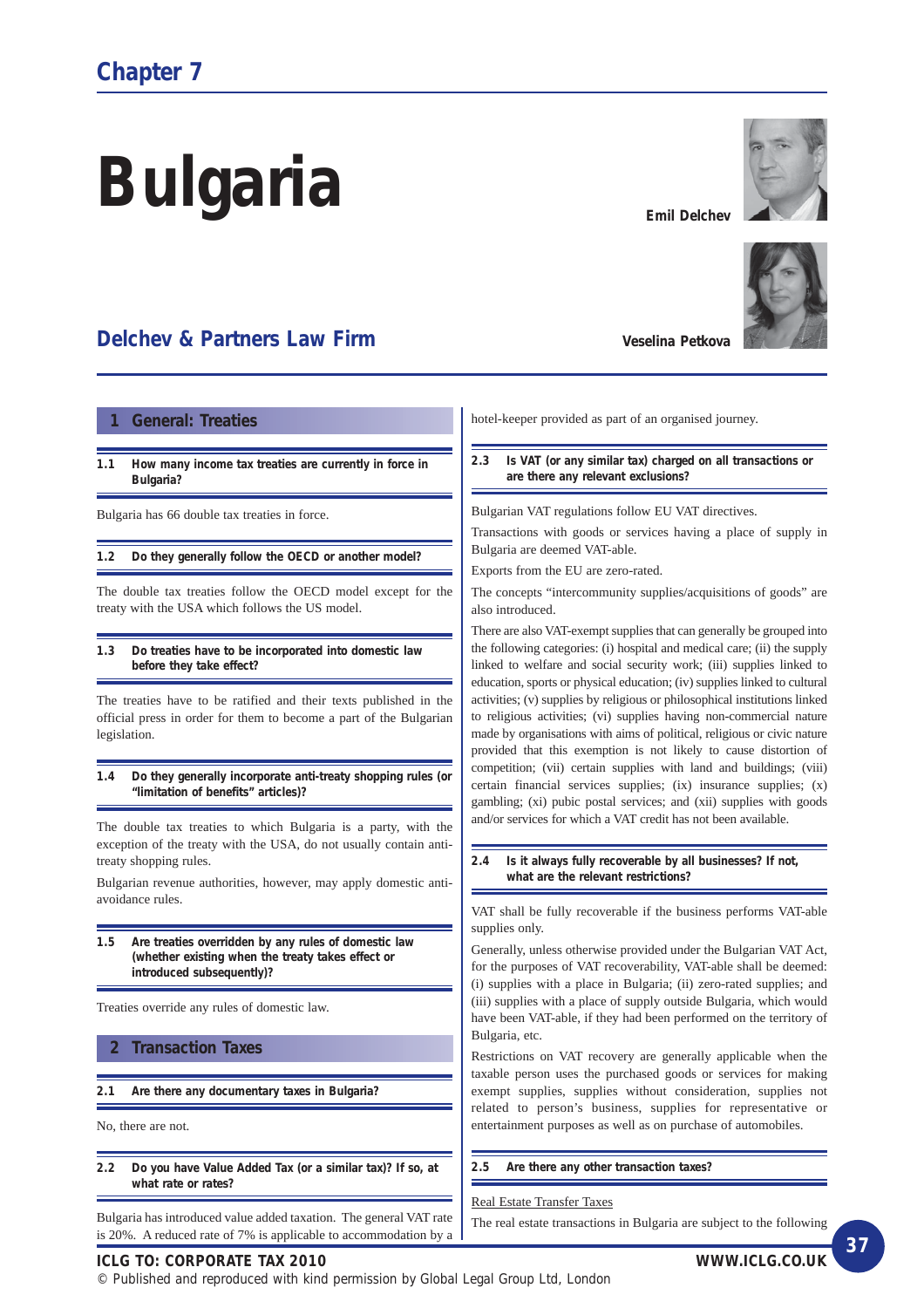2.6% (the percentage varies in the different municipalities); (ii) real

estate registration stamp duty - 0.1%; and (iii) notary fees - based on progressive table (not exceeding EUR 3,000). The taxes and stamp duties are levied on the selling price or on the tax evaluation, whichever is higher. The taxes and stamp duties are paid prior to/at the time of the acquisition.

#### Motor Vehicle Transfer Tax

The transfer of a motor vehicle is subject to 1.3% to 2.6% transfer tax (the percentage varies in the different municipalities) and notary fees.

**2.6 Are there any other indirect taxes of which we should be aware?**

Custom duties are generally payable on goods imported from outside the EU.

The following goods are subject to excise duty: (i) alcohol and alcohol beverages; (ii) tobacco products; and (iii) energy products and electricity. As of January 1st 2010 excise duties on motor vehicles will be abolished.

There are also certain environmental taxes.

#### **3 Cross-border Payments**

#### **3.1 Is any withholding tax imposed on dividends paid by a locally resident company to a non-resident?**

Yes. The domestic withholding tax rate on dividends is 5%.

The Bulgarian withholding tax on dividends may be reduced or eliminated provided a double tax treaty is in force between Bulgaria and the country of residence of the foreign beneficiary of the dividend income.

Dividends paid by a Bulgarian resident company to its parent company resident in another EU-Member State are exempt from Bulgarian withholding tax without any participation or holding period requirements.

**3.2 Would there be any withholding tax on royalties paid by a local company to a non-resident?**

Yes. The withholding tax rate is 10%.

The Bulgarian withholding tax on royalties may be reduced or eliminated provided a double tax treaty is in force between Bulgaria and the country of residence of the foreign beneficiary of royalties.

**3.3 Would there be any withholding tax on interest paid by a local company to a non-resident?**

Yes. The domestic withholding tax rate on interest is 10%.

The Bulgarian withholding tax on interest may be reduced or eliminated provided a double tax treaty is in force between Bulgaria and the country of residence of the foreign beneficiary of the interest income.

**3.4 Would relief for interest so paid be restricted by reference to "thin capitalisation" rules?**

In general, such restrictions do apply in Bulgaria.

**3.5 If so, is there a "safe harbour" by reference to which tax relief is assured?**

Thin capitalisation restrictions are triggered if the debt exceeds three times the equity (i.e. the thin capitalisation safe haven ratio is 1:3).

**3.6 Would any such "thin capitalisation" rules extend to debt advanced by a third party but guaranteed by a parent company?**

Yes, "thin capitalisation" rules apply to debt advanced by a third party but guaranteed by a parent company.

**3.7 Are there any restrictions on tax relief for interest payments by a local company to a non-resident in addition to any thin capitalisation rules mentioned in questions 3.4-3.6 above?**

Deductibility of interest expenses may be disallowed if the interest payment is considered as a hidden distribution of profits. Hidden distribution of profits may exist if at least three of the following conditions are met:

- (a) the debt exceeds the payer's equity as at December 31st of the previous year;
- (b) payment of the debt or of the interest is not limited in time;
- (c) payment of the debt or of the interest, or the interest rates depends on the existence or the amount of the payer's profits; and/or
- (d) payment of the debt depends on other creditors' claims satisfaction or on dividend distribution.

**3.8 Does Bulgaria have transfer pricing rules?**

Yes, it does have transfer pricing rules.

#### **4 Tax on Business Operations: General**

**4.1 What is the headline rate of tax on corporate profits?**

The corporate income tax rate is 10%.

#### **4.2 When is that tax generally payable?**

Advance corporate income tax instalments are made either monthly or quarterly depending on the tax result in previous financial years. The final payment of corporate income tax is made by March 31st the following year.

**4.3 What is the tax base for that tax (profits pursuant to commercial accounts subject to adjustments; other tax base)?**

The tax base is the accounting result adjusted for tax purposes in accordance with the rules set out in the Corporate Income Tax Act.

**4.4 If it otherwise differs from the profit shown in commercial accounts, what are the main other differences?**

#### Permanent tax differences

Among others the following expenses shall be deemed permanent

**Bulgaria**

**WWW.ICLG.CO.UK ICLG TO: CORPORATE TAX 2010**

© Published and reproduced with kind permission by Global Legal Group Ltd, London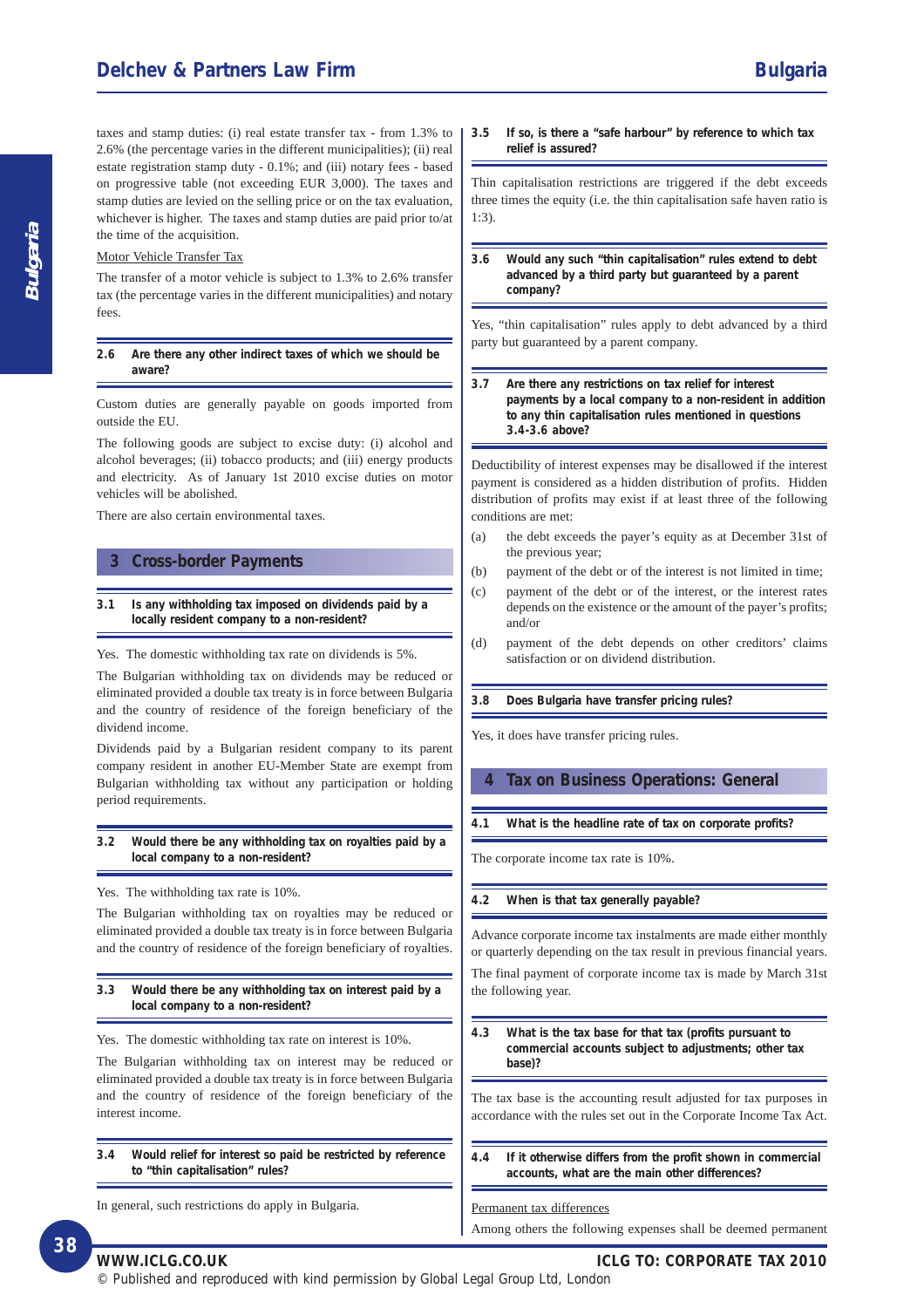### **Delchev & Partners Law Firm Bulgaria Bulgaria Bulgaria**

tax differences:

- (a) expenses not related to the business activities;
- (b) expenses improperly documented;
- (c) penalties and other sanctions imposed for violation of the law as well as penalty the interest for unpaid public liabilities; and
- (d) expenses deemed hidden distribution of profits.

Temporary tax differences

Among others temporary tax differences include:

- (a) expenses/income from subsequent revaluations of assets;
- (b) provision of liabilities; and
- (c) interest expenses under thin capitalisation regulations.

**4.5 Are there any tax grouping rules? Do these allow for relief in Bulgaria for losses of overseas subsidiaries?**

Tax grouping rules do not exist.

**4.6 Is tax imposed at a different rate upon distributed, as opposed to retained, profits?**

The corporate income tax rate does not depend on whether the profits are distributed or retained.

**4.7 What other national taxes (excluding those dealt with in "Transaction Taxes", above) are there - e.g. property taxes, etc.?**

#### Property Tax

The rate of the property tax varies between 0.05% and 0.2% in the different municipalities.

The property tax is paid in four equal instalments as follows: (i) from February 1st until March 30th; (ii) until June 30th; (iii) until September 30th; and (iv) until November 30th. If the property tax is prepaid in the first period, the tax payer is entitled to a 5% discount.

#### Garbage Fee

The rates of the garbage fee are determined by each municipality.

**4.8 Are there any local taxes not dealt with in answers to other questions?**

There are also local taxes on inherited properties, on donations, on vehicles, etc.

#### **5 Capital Gains**

**5.1 Is there a special set of rules for taxing capital gains and losses?**

#### Bulgarian Companies

Capital gains and losses are taxed under the general corporate income tax rules.

#### Foreign Companies

Foreign companies deriving capital gains from Bulgarian sources are subject to special taxation rules.

**5.2 If so, is the rate of tax imposed upon capital gains different from the rate imposed upon business profits?**

#### Bulgarian Companies

The tax imposed on capital gains is the same as the tax imposed on business profits.

#### Foreign Companies

The capital gains tax is 10%. If the payer of the capital gains is a Bulgarian company, the tax is withheld from the gain. If the payer of the capital gains is a foreign company, the beneficiary of the gain is liable to pay it to the Bulgarian Budget.

The Bulgarian capital gains tax may be reduced or eliminated if the beneficiary of the gain is resident in a country having a double tax treaty with Bulgaria.

#### **5.3 Is there a participation exemption?**

Yes, a participation exemption rule exists with regard to two Bulgarian entities and with regard to a Bulgarian parent company having a subsidiary resident in another EU Member State (no minimum participation or holding period restrictions apply).

#### **5.4 Is there any special relief for reinvestment?**

A general relief for reinvestments does not exist.

Bulgarian laws, however, provide for a corporate income tax exemption applicable to production companies investing in regions with high unemployment. One of the conditions for utilisation of the corporate income tax exemption for investments in such underdeveloped regions is related to reinvestments.

#### **6 Branch or Subsidiary?**

**6.1 What taxes (e.g. capital duty) would be imposed upon the formation of a subsidiary?**

There are no taxes imposed on the formation of a subsidiary.

**6.2 Are there any other significant taxes or fees that would be incurred by a locally formed subsidiary but not by a branch of a non-resident company?**

No, there are not.

**6.3 How would the taxable profits of a local branch be determined?**

A Bulgarian branch would be subject to corporate income tax for profits derived from Bulgaria. Apart from this Bulgarian branches of foreign companies are taxed under rules almost identical to those applicable to Bulgarian companies.

**6.4 Would such a branch be subject to a branch profits tax (or other tax limited to branches of non-resident companies)?**

There is no branch profits tax as such. A Bulgarian branch of a foreign company shall be subject to a corporate income tax at the rate of 10%.

**39**